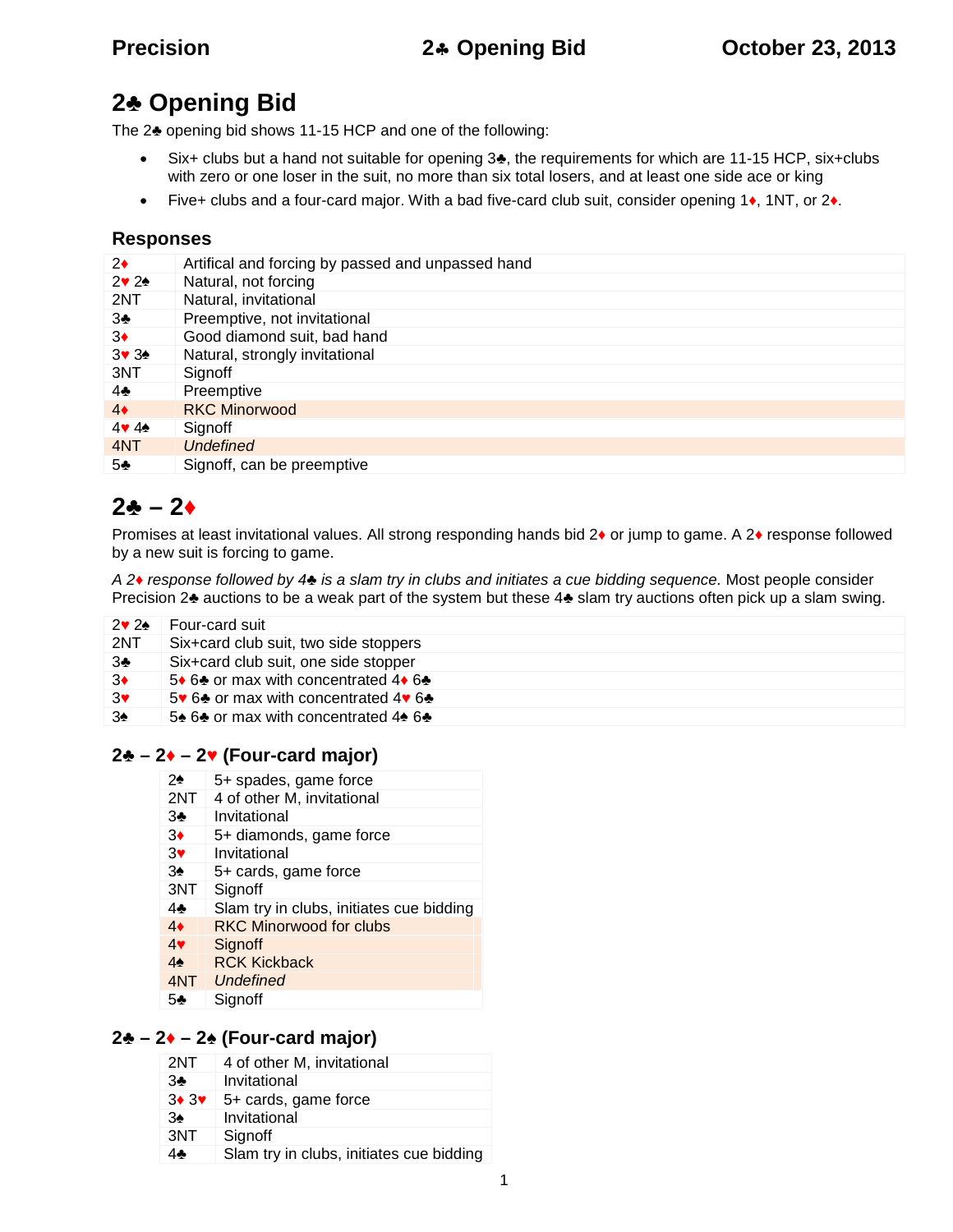|     | <b>RKC Minorwood for clubs</b> |
|-----|--------------------------------|
|     | Splinter                       |
|     | Signoff                        |
| 4NT | <b>RKCB</b> for spades         |
| 5   | Signoff                        |

#### **– 2 – 2NT (6+ Clubs, Two Stoppers)**

| 3   |                                          | Invitational to five clubs  |
|-----|------------------------------------------|-----------------------------|
|     |                                          | Asks which stoppers then    |
| 3   | 3                                        | Heart and diamond stopper   |
|     | 3                                        | Spade and diamond stopper   |
|     |                                          | 3NT Heart and spade stopper |
| 33  |                                          | 5+ cards, game force        |
| 3NT | Signoff                                  |                             |
| 4   | Slam try in clubs, initiates cue bidding |                             |
| 4   | <b>RKC Minorwood for clubs</b>           |                             |
|     | Signoff                                  |                             |
| 4NT |                                          | <b>RKCB</b> in clubs        |
| 5   | Signoff                                  |                             |

### **– 2 – 3 (6+ Clubs, One Stopper)**

|     |                                          | Asks which stopper then        |  |
|-----|------------------------------------------|--------------------------------|--|
| З   | 3                                        | Heart stopper                  |  |
|     | 3                                        | Spade stopper                  |  |
|     |                                          | 3NT   Diamond stopper          |  |
| 33  | 5+ cards, game force                     |                                |  |
| 3NT | Signoff                                  |                                |  |
| 4   | Slam try in clubs, initiates cue bidding |                                |  |
| 4   |                                          | <b>RKC Minorwood for clubs</b> |  |
|     | Signoff                                  |                                |  |
| 4NT | undefined                                |                                |  |
| 5   | Signoff                                  |                                |  |

### **– 2 – 3 (?-?-5 -6 or very concentrated ?-?-4 -6♣)**

- 3 3 5+ cards, game force<br>3NT Signoff
- Signoff
- 4 Slam try in clubs, initiates cue bidding<br>4 RKC Minorwood in clubs
- **RKC Minorwood in clubs**
- 4 Signoff
- 4NT RKCB in diamonds
- Signoff

#### **– 2 – 3 (5 -6 or max with concentrated 4M-6 )**

- 3 5+ cards, game force<br>3NT Signoff
- Signoff
- Slam try in clubs, initiates cue bidding
- RCK Minorwood for clubs
- 
- 4 Signoff<br>4 RKC Ki **RKC Kickback for hearts**
- 4NT *Undefined*
- Signoff

#### $2 - 2 - 3$  (5  $-6$  or max with concentrated 4M-6 )

| 3   | 5+ cards, game force                     |
|-----|------------------------------------------|
| 3NT | Signoff                                  |
|     | Slam try in clubs, initiates cue bidding |
|     | <b>RKC Minorwood for clubs</b>           |